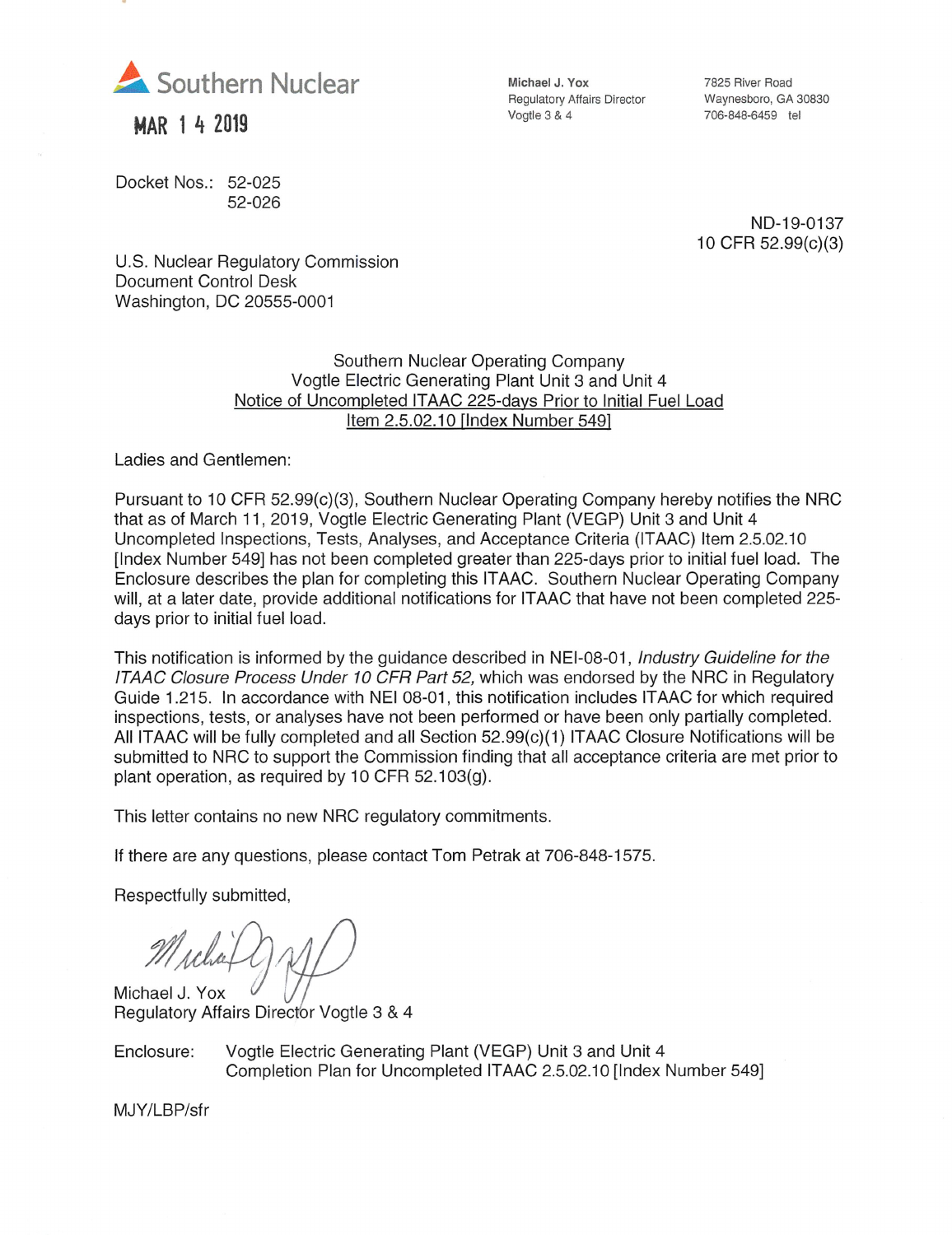U.S. Nuclear Regulatory Commission ND-19-0137 Page 2 of 3

To:

Southern Nuclear Operating Companv/ Georgia Power Company Mr. D. A. Bost (w/o enclosures)

Mr. D. L. McKinney (w/o enclosures) Mr. M. D. Meier (w/o enclosures) Mr. D. H. Jones (w/o enclosures) Mr. J. B. Klecha Mr. G. Chick Mr. M. J. Vox Mr. A. S. Parton Ms. K. A. Roberts Mr. T. G. Petrak Mr. W. A. Sparkman Mr. C. T. Defnall Mr. C. E. Morrow Mr. J. L. Hughes Ms. K. M. Stacy Ms. A. C. Chamberlain Mr. J. C. Haswell Document Services RTYPE: VND.LI.L06 File AR.01.02.06

#### cc:

## **Nuclear Regulatory Commission**

Mr. W. Jones (w/o enclosures) Mr. F. D. Brown Ms. J. M. Heisserer Mr. C. P. Patel Mr. G. J. Khouri Ms. S. E. Temple Mr. N. D. Karlovich Mr. A. Lerch Mr. C. J. Even Mr. B. J. Kemker Ms. N. C. Coovert Mr. C. Welch Mr. I. Cozens Mr. J. Gaslevic Mr. V. Hall

## **Oglethorpe Power Corporation**

Mr. R. B. Brinkman Mr. E. Rasmussen

## **Municipal Electric Authority of Georgia**

Mr. J. E. Fuller Mr. S. M. Jackson

#### **Dalton Utilities**

Mr. T. Bundros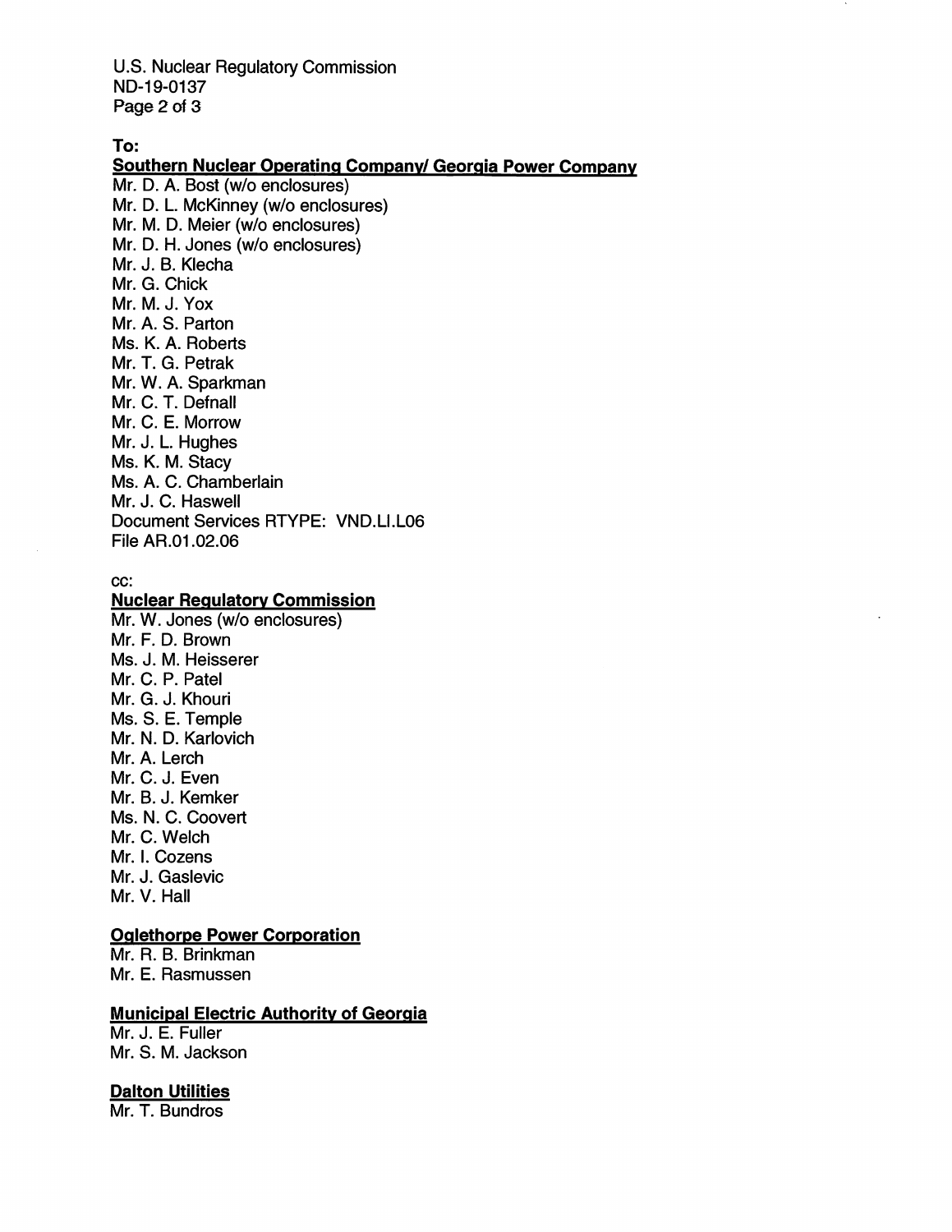U.S. Nuclear Regulatory Commission ND-19-0137 Page 3 of 3

# Westinghouse Electric Company, LLC

Dr. L. Oriani (w/o enclosures) Mr. D. C. Durham (w/o enclosures) Mr. M. M. Corletti Ms. L. G. Iller Ms. J. Monahan Mr. J. L. Coward

#### **Other**

Mr. J. E. Hesler, Bechtel Power Corporation Ms. L. Matis, Tetra Tech NUS, Inc. Dr. W. R. Jacobs, Jr., Ph.D., GDS Associates, Inc. Mr. 8. Roetger, Georgia Public Service Commission Ms. 8. W. Kernizan, Georgia Public Service Commission Mr. K. C. Greene, Troutman Sanders Mr. S. Blanton, Balch Bingham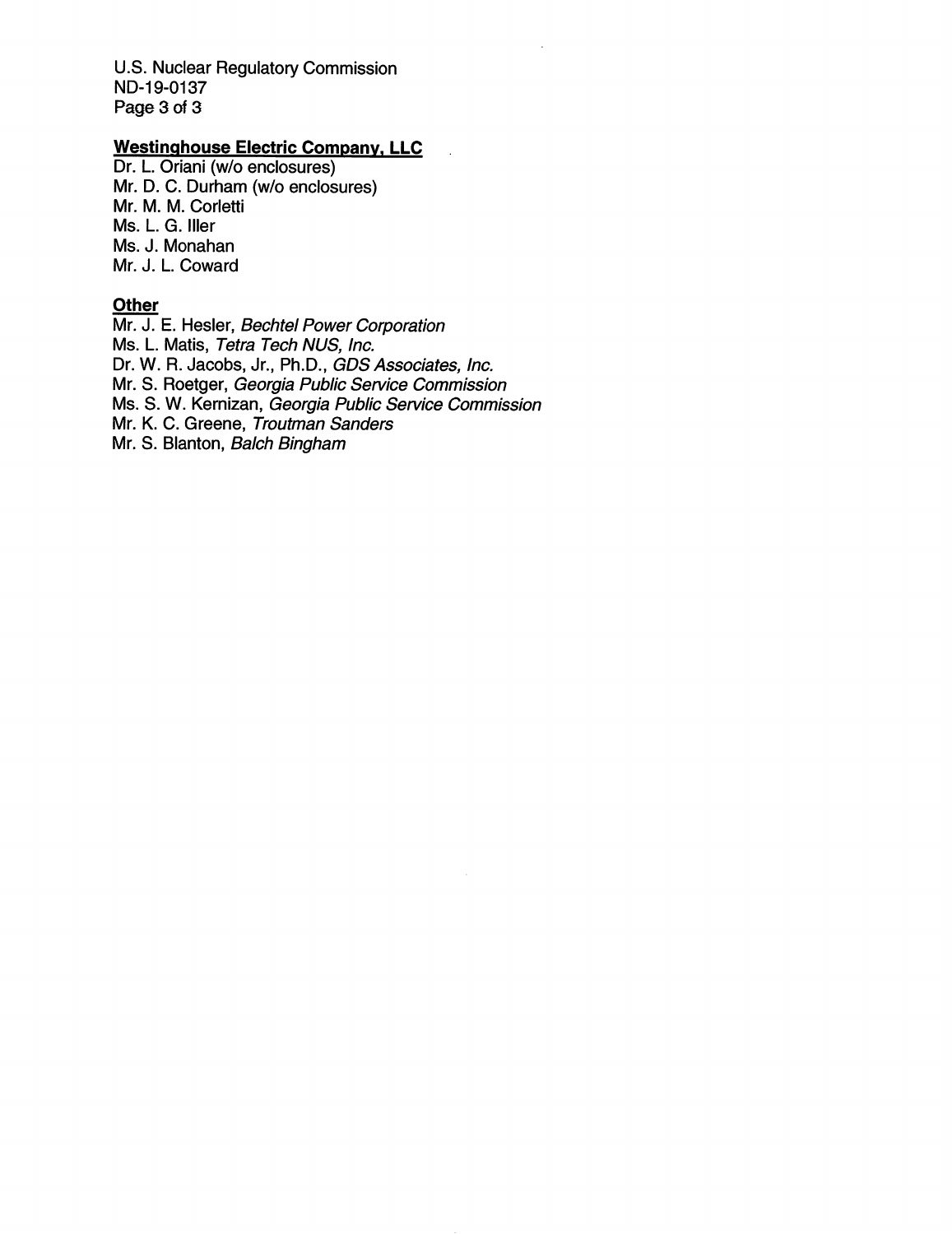U.S. Nuclear Regulatory Commission ND-19-0137 Enclosure Page 1 of 3

### Southern Nuclear Operating Company ND-19-0137 Enclosure

Vogtle Electric Generating Plant (VEGP) Unit 3 and Unit 4 Completion Plan for Uncompleted ITAAC 2.5.02.10 [Index Number 549]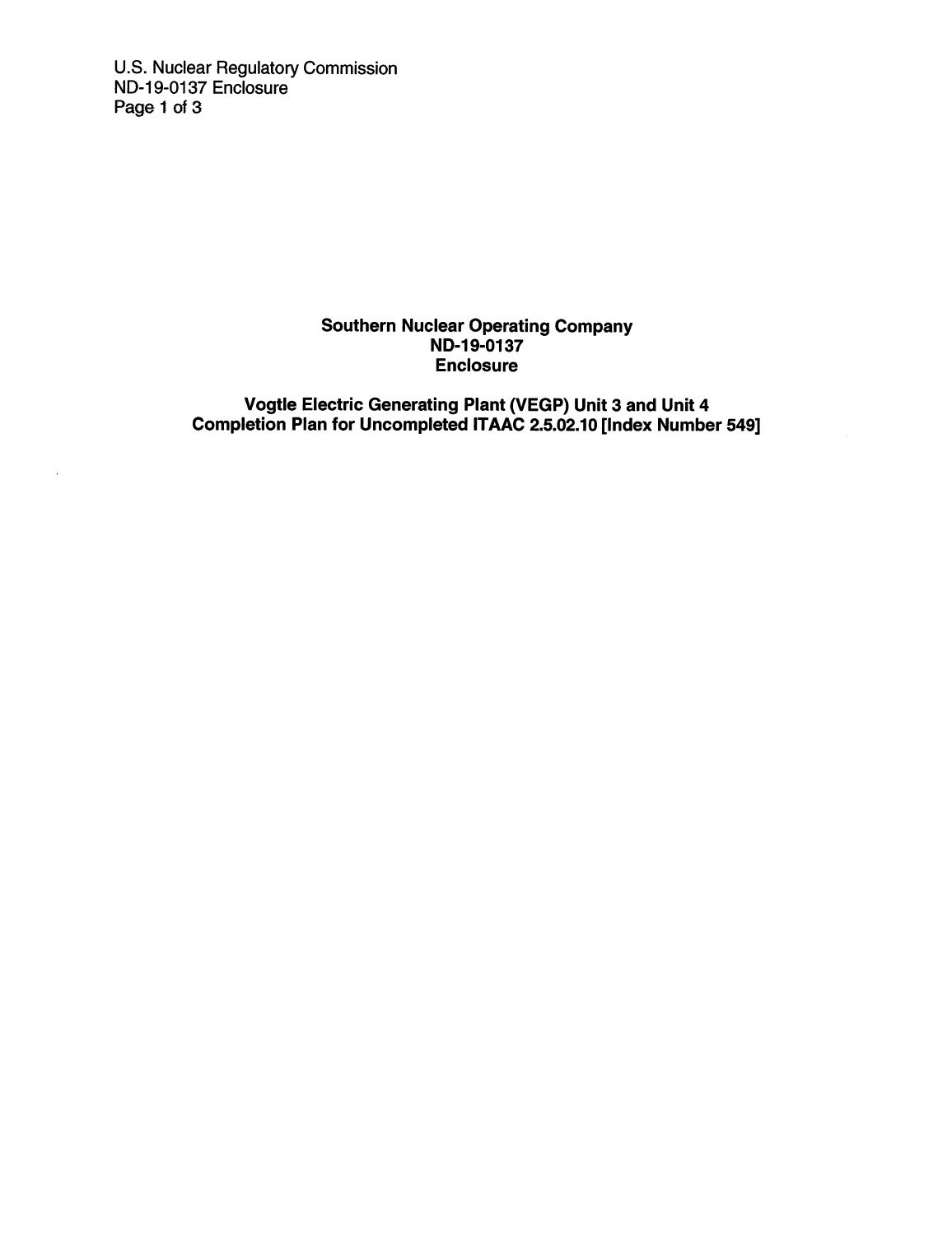## ITAAC Statement

#### Design Commitment

10. Setpoints are determined using a methodology which accounts for loop inaccuracies, response testing, and maintenance or replacement of instrumentation.

#### Inspections/Tests/Analyses

Inspection will be performed for a document that describes the methodology and input parameters used to determine the RMS setpoints.

#### Acceptance Criteria

A report exists and concludes that the PMS setpoints are determined using a methodology which accounts for loop inaccuracies, response testing, and maintenance or replacement of instrumentation.

### ITAAC Completion Description

An inspection is performed to verify that the Protection and Safety Monitoring System (PMS) setpoints are determined using a methodology which accounts for loop inaccuracies, response testing, and maintenance or replacement of instrumentation.

WCAP-16361-P. "Westinghouse Setpoint Methodology for Protection Systems - AP1000" (Reference 1), identifies the methodology used to determine the overall instrument uncertainty (i.e. loop inaccuracy) for a Reactor Trip System (RTS) and Engineered Safeguards Features Actuation System (ESFAS) function. Reference 1 provides specific instructions for calculating instrument and loop uncertainty setpoints in accordance with ANSI/ISA-67.04.01-2000 (as endorsed by Regulatory Guide 1.105, Revision 3). An inspection of the RTS/ESFAS function setpoint and uncertainty calculations is performed to confirm each calculation employs the WCAP-16361-P methodology to determine loop inaccuracies.

Section 5.5.14 of the AP1000 Technical Specifications (TS) requires the nominal trip setpoint, As-Found Tolerance (AFT), and As-Left Tolerance (ALT) for each TS-required automatic protection instrumentation function be calculated in conformance with WCAP-16361-P. These requirements are used to determine if maintenance or replacement of instrumentation is needed. If maintenance or replacement is required, the Work Management (Reference 2), and Plant Modification and Configuration Change Processes (Reference 3), accounts for any impacts on instrumentation or issued calculations. An inspection of the RTS/ESFAS function setpoint and uncertainty calculations is performed to confirm each calculation employs the WCAP-16361-P methodology for AFT and ALT.

The methodology utilized for response time determination is per UFSAR Chapter 15 criteria (Reference 4), and response testing is conducted within the preoperational test program per UFSAR Chapter 14 (Reference 4). UFSAR section 15.0.6 (Reference 4), discusses the PMS time delay methodology that is assumed in the accident analysis for RTS and equipment actuated by ESFAS functions. An inspection of the preoperational test procedures (References 5 and 6), is performed to confirm that each test procedure employs the response time methodology to determine response time.